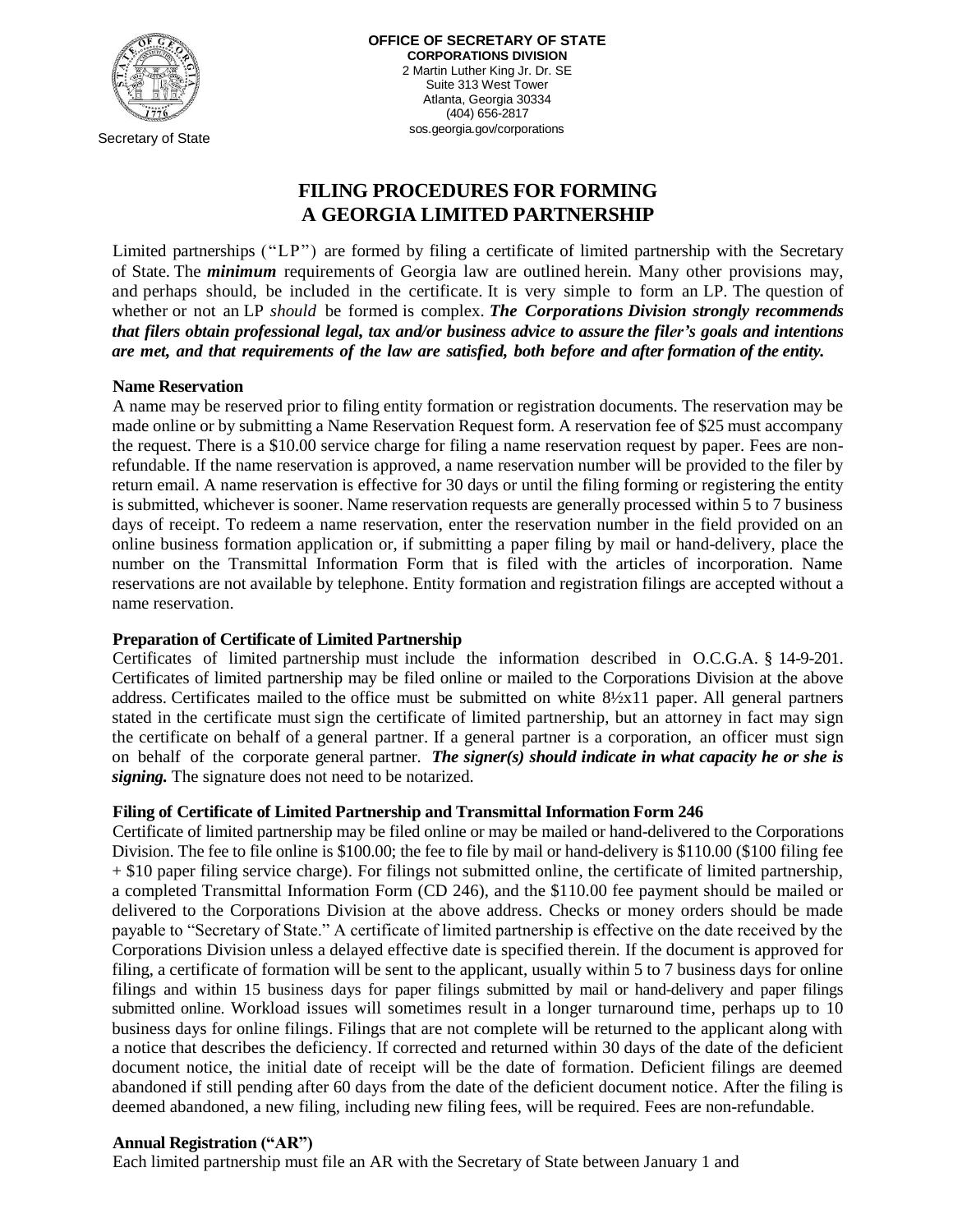April 1 of each calendar year. The fee is \$50.00. The initial AR is due between January 1 and April 1 of the year following the calendar year in which the limited partnership was formed. The AR should be filed online at http://www.sos.ga.gov/Corporations/. Changes to the LP's principal office address and/or registered agent and registered agent address throughout the year are made by filing an AR or amended AR and paying the appropriate fee. An LP that does not submit its AR for 3 consecutive years will be placed on an inactive status, and its name shall become available for use. Fees are non-refundable.

## **The certificate of limited partnership for a Georgia LP must contain the following information:**

- 1. The exact name of the limited partnership.
- 2. The street address and county of the initial registered office and the legal name\* of the initial registered agent at that office. *The registered office address must be a street address in Georgia; a post office box is not sufficient.* The registered agent may be an individual, a corporation, or a limited liability company. The registered agent is the party designated by the limited partnership to accept notices on its behalf, and to alert the appropriate personnel.
- 3. The legal name\* and address of each general partner.
- 4. Any other matters the general partners determine to include.
- 5. The certificate of limited partnership must contain original signature(s).

## **\*\*The certificate of limited partnership must be signed by all general partners.\*\***

Thus, the certificate of limited partnership might appear as follows:

| Certificate of Limited Partnership                                           |                                                                          |
|------------------------------------------------------------------------------|--------------------------------------------------------------------------|
| of                                                                           |                                                                          |
| ABC and Associates, L.P.                                                     |                                                                          |
| 1.                                                                           |                                                                          |
| The name of the limited partnership is ABC and Associates, L.P.              |                                                                          |
|                                                                              | $\overline{2}$ .                                                         |
| The street address of the registered office is 12345 Magnolia Lane, Atlanta, |                                                                          |
| Jane Doe.                                                                    | Georgia 33333, in Fulton County. The registered agent at such address is |
| (The registered office address must be a street address.)                    |                                                                          |
|                                                                              | 3.                                                                       |
| The name and address of each general partner is:                             |                                                                          |
| John Doe                                                                     | Jane Doe Enterprises, Inc.                                               |
| 12345 Magnolia Lane                                                          | P.O. Box 12345                                                           |
| Atlanta, GA 33333                                                            | Atlanta, GA 33333                                                        |
|                                                                              |                                                                          |
| IN WITNESS WHEREOF, the undersigned has executed this Certificate of         |                                                                          |
| Limited Partnership.                                                         |                                                                          |
| This ___________ day of ________, 2018.                                      |                                                                          |
|                                                                              | John Doe                                                                 |
|                                                                              |                                                                          |
|                                                                              | John Doe                                                                 |
|                                                                              | General Partner (Capacity in which person is signing)                    |
|                                                                              | Jane Doe Enterprises, Inc., General Partner                              |
|                                                                              | <u>by Jane Doe</u>                                                       |
|                                                                              | Jane Doe, President                                                      |

\* Legal name is an individual's first and last name without use of initials or nicknames. Middle names or initials may be included.